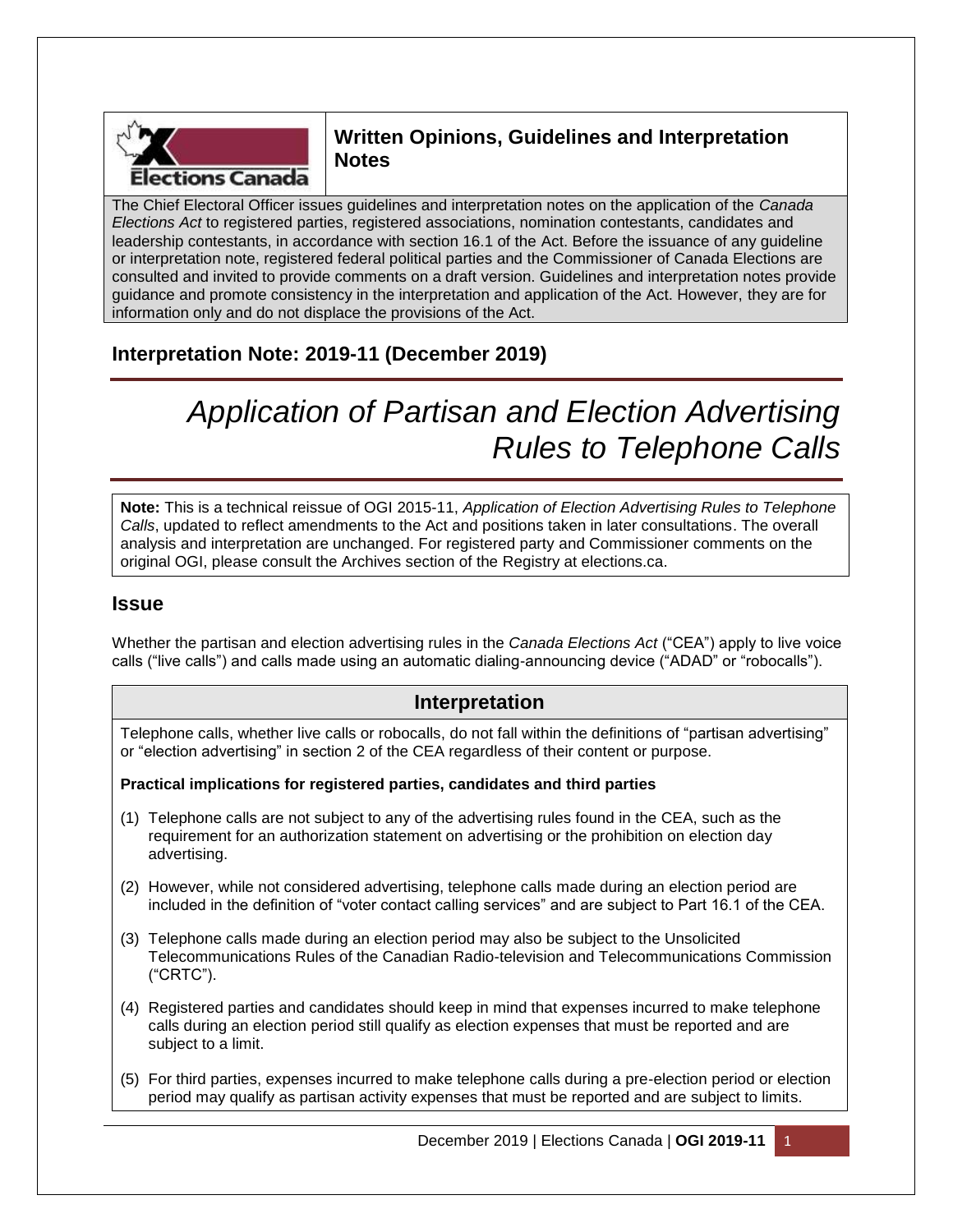# **Legal Framework**

The definition of election advertising in section 2 of the CEA is key to understanding whether telephone calls are subject to the partisan advertising or election advertising rules. A definition of partisan advertising was added in 2019 to cover the new pre-election period. It is different in a few respects from the definition of election advertising, but the differences do not affect the analysis in this note. As a result, partisan advertising will not be discussed in the sections that follow.

| 2. "election advertising" means the transmission to<br>the public by any means during an election period<br>of an advertising message that promotes or<br>opposes a registered party or the election of a<br>candidate, including by taking a position on an<br>issue with which a registered party or candidate is<br>associated. For greater certainty, it does not<br>include | 2.  « publicité électorale » Diffusion, sur un<br>support quelconque et pendant une période<br>électorale, d'un message publicitaire qui favorise<br>ou contrecarre un parti enregistré ou l'élection d'un<br>candidat, notamment par une prise de position sur<br>une question à laquelle est associé un parti<br>enregistré ou un candidat. Il est entendu que ne<br>sont pas considérés comme de la publicité<br>électorale : |
|----------------------------------------------------------------------------------------------------------------------------------------------------------------------------------------------------------------------------------------------------------------------------------------------------------------------------------------------------------------------------------|----------------------------------------------------------------------------------------------------------------------------------------------------------------------------------------------------------------------------------------------------------------------------------------------------------------------------------------------------------------------------------------------------------------------------------|
| (a) the transmission to the public of an editorial, a                                                                                                                                                                                                                                                                                                                            | a) la diffusion d'éditoriaux, de débats, de discours,                                                                                                                                                                                                                                                                                                                                                                            |
| debate, a speech, an interview, a column, a letter,                                                                                                                                                                                                                                                                                                                              | de nouvelles, d'entrevues, de chroniques, de                                                                                                                                                                                                                                                                                                                                                                                     |
| a commentary or news;                                                                                                                                                                                                                                                                                                                                                            | commentaires ou de lettres;                                                                                                                                                                                                                                                                                                                                                                                                      |
| (b) the distribution of a book, or the promotion of<br>the sale of a book, for no less than its commercial<br>value, if the book was planned to be made<br>available to the public regardless of whether there<br>was to be an election;                                                                                                                                         | b) la promotion ou la distribution, pour une valeur<br>non inférieure à sa valeur commerciale, d'un<br>ouvrage dont la mise en vente avait été planifiée<br>sans égard à la tenue de l'élection;                                                                                                                                                                                                                                 |
| (c) the transmission of a document directly by a                                                                                                                                                                                                                                                                                                                                 | c) l'envoi d'un document par une personne ou un                                                                                                                                                                                                                                                                                                                                                                                  |
| person or a group to their members, employees or                                                                                                                                                                                                                                                                                                                                 | groupe directement à ses membres, ses                                                                                                                                                                                                                                                                                                                                                                                            |
| shareholders, as the case may be;                                                                                                                                                                                                                                                                                                                                                | actionnaires ou ses employés;                                                                                                                                                                                                                                                                                                                                                                                                    |
| (d) the transmission by an individual, on a non-                                                                                                                                                                                                                                                                                                                                 | d) la diffusion par un individu, sur une base non                                                                                                                                                                                                                                                                                                                                                                                |
| commercial basis on the Internet, of his or her                                                                                                                                                                                                                                                                                                                                  | commerciale, de ses opinions politiques sur                                                                                                                                                                                                                                                                                                                                                                                      |
| personal political views; or                                                                                                                                                                                                                                                                                                                                                     | Internet;                                                                                                                                                                                                                                                                                                                                                                                                                        |
| (e) the making of telephone calls to electors only to                                                                                                                                                                                                                                                                                                                            | e) les appels téléphoniques destinés uniquement à                                                                                                                                                                                                                                                                                                                                                                                |
| encourage them to vote.                                                                                                                                                                                                                                                                                                                                                          | inciter les électeurs à voter.                                                                                                                                                                                                                                                                                                                                                                                                   |

Other relevant provisions of the CEA are sections 320 and 352, which require an authorization statement in or on election advertising (a tagline), as well as sections 323 and 324, which set an advertising blackout on election day and provide exceptions.

| 320. A candidate or registered party, or a person  | 320. Le candidat ou le parti enregistré, ou toute    |
|----------------------------------------------------|------------------------------------------------------|
| acting on their behalf, who causes election        | personne agissant en leur nom, qui font faire de la  |
| advertising to be conducted shall mention in or on | publicité électorale doivent indiquer dans la        |
| the message that its transmission was authorized   | publicité que sa diffusion est autorisée par l'agent |
| by the official agent of the candidate or by the   | officiel du candidat ou par l'agent enregistré du    |
| registered agent of the party, as the case may be. | parti, selon le cas.                                 |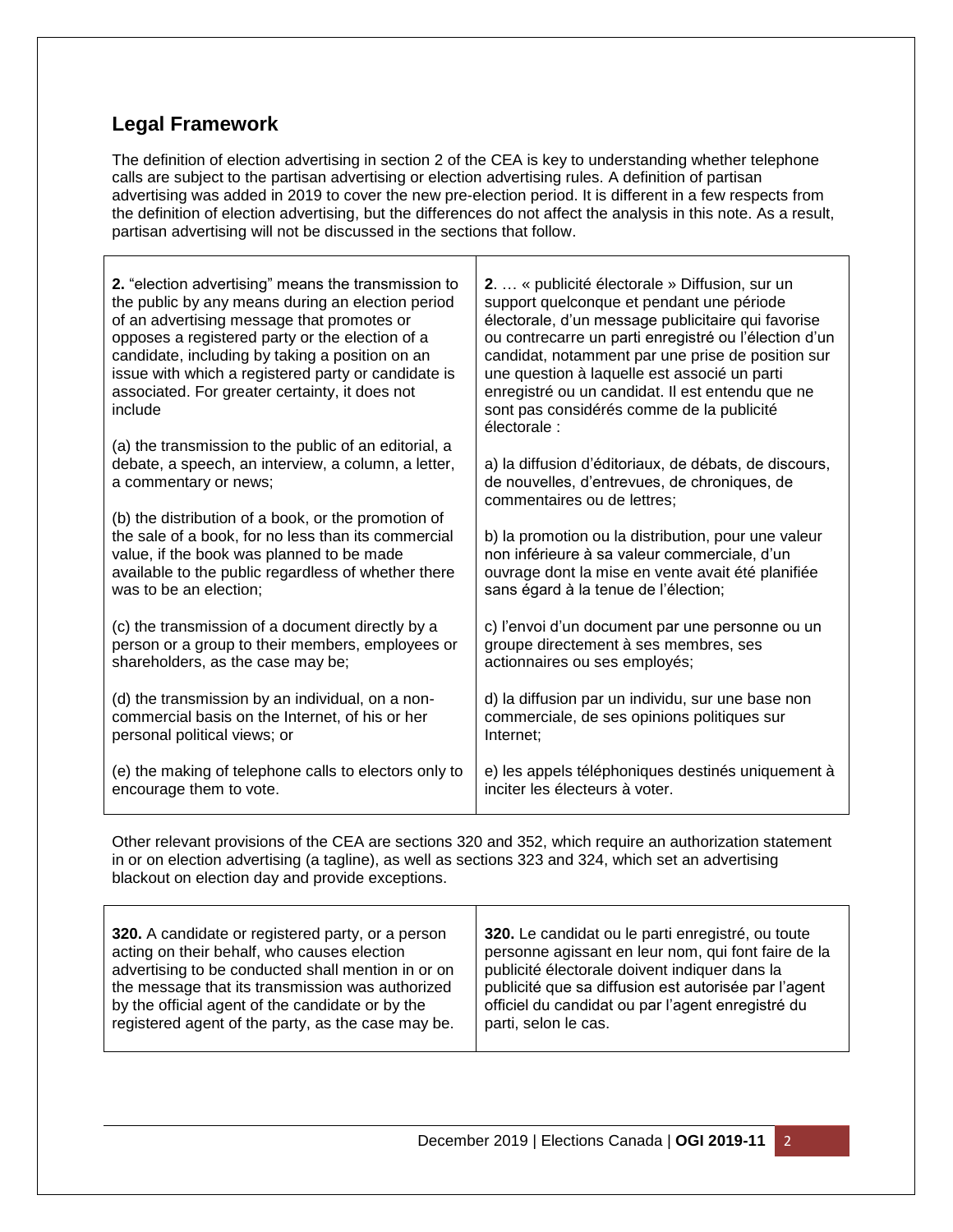| 323. (1) No person shall transmit election                                                                                                                                                                                                                                                                                                                                                                       | 323. (1) Il est interdit à toute personne de diffuser                                                                                                                                                                                                                                                                                                                                                                                   |
|------------------------------------------------------------------------------------------------------------------------------------------------------------------------------------------------------------------------------------------------------------------------------------------------------------------------------------------------------------------------------------------------------------------|-----------------------------------------------------------------------------------------------------------------------------------------------------------------------------------------------------------------------------------------------------------------------------------------------------------------------------------------------------------------------------------------------------------------------------------------|
| advertising to the public in an electoral district on                                                                                                                                                                                                                                                                                                                                                            | de la publicité électorale dans une circonscription le                                                                                                                                                                                                                                                                                                                                                                                  |
| polling day before the close of all of the polling                                                                                                                                                                                                                                                                                                                                                               | jour du scrutin, avant la fermeture de tous les                                                                                                                                                                                                                                                                                                                                                                                         |
| stations in the electoral district.                                                                                                                                                                                                                                                                                                                                                                              | bureaux de scrutin de celle-ci.                                                                                                                                                                                                                                                                                                                                                                                                         |
| (2) The transmission to the public of a notice of an<br>event that the leader of a registered party intends<br>to attend or an invitation to meet or hear the leader<br>of a registered party is not election advertising for<br>the purpose of subsection (1).<br>(3) For the purpose of subsection (1), a person<br>includes a registered party and a group within the<br>meaning of Part 17.                  | (2) Pour l'application du paragraphe (1), la diffusion<br>d'un avis d'événement auquel le chef d'un parti<br>enregistré a l'intention de participer ou une<br>invitation à rencontrer ou à entendre le chef d'un<br>parti enregistré ne constituent pas de la publicité<br>électorale.<br>(3) Pour l'application du paragraphe (1), sont<br>assimilés à des personnes les partis enregistrés et<br>les groupes au sens de la partie 17. |
| 324. Subsection 323(1) does not apply in respect of<br>(a) the transmission of a message that was<br>transmitted to the public on what is commonly<br>known as the Internet before the blackout period<br>described in that subsection and that was not<br>changed during that period; or<br>(b) the distribution during that period of pamphlets<br>or the posting of messages on signs, posters or<br>banners. | 324. Le paragraphe 323(1) ne s'applique pas à :<br>a) la publicité électorale diffusée sur le réseau<br>communément appelé Internet avant le début de la<br>période d'interdiction prévue à ce paragraphe et<br>non modifiée durant celle-ci;<br>b) la distribution de tracts et l'inscription de<br>messages sur des panneaux-réclames, des<br>affiches ou des bannières durant cette période.                                         |
| 352. A third party shall include—in a manner that is                                                                                                                                                                                                                                                                                                                                                             | 352. Les tiers doivent mentionner leur nom dans                                                                                                                                                                                                                                                                                                                                                                                         |
| clearly visible or otherwise accessible-in any                                                                                                                                                                                                                                                                                                                                                                   | tout message de publicité électorale, ainsi que leur                                                                                                                                                                                                                                                                                                                                                                                    |
| election advertising message placed by it its name,                                                                                                                                                                                                                                                                                                                                                              | numéro de téléphone et leur adresse municipale ou                                                                                                                                                                                                                                                                                                                                                                                       |
| its telephone number, either its civic or its Internet                                                                                                                                                                                                                                                                                                                                                           | leur adresse Internet d'une façon qui soit                                                                                                                                                                                                                                                                                                                                                                                              |
| address and an indication in or on the message                                                                                                                                                                                                                                                                                                                                                                   | clairement visible ou autrement accessible, et y                                                                                                                                                                                                                                                                                                                                                                                        |
| that it has authorized its transmission.                                                                                                                                                                                                                                                                                                                                                                         | indiquer que sa diffusion a été autorisée par eux.                                                                                                                                                                                                                                                                                                                                                                                      |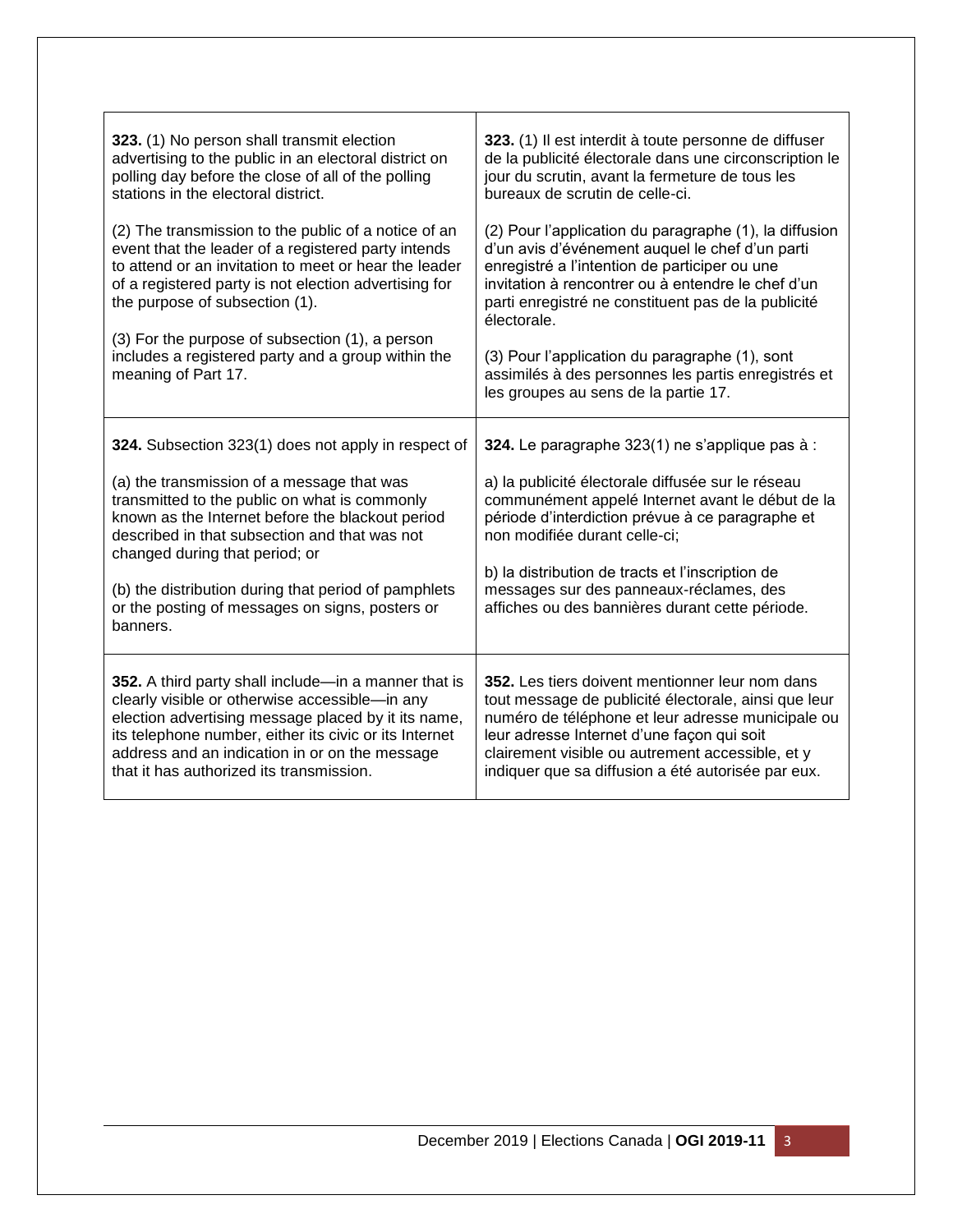# **Background**

#### **Legislative history**

#### *Before 1993*

There was no definition of election advertising in the CEA before 1993. However, the CEA did include both a tagline provision and an advertising blackout provision.

The requirement for candidates and registered parties,<sup>1</sup> or those acting on their behalf, to include an authorization statement applied only to a "printed advertisement, handbill, placard or poster that promotes or opposes the election of a registered political party or candidate and that is displayed or distributed during an election". The blackout on the transmission of election advertising covered a much longer period than today – from the issue of the writ until the 29th day before election day, the day before election day, and election day itself – but its application was limited to advertising "on the facilities of any broadcasting undertaking", "in a periodical publication" or "in a government publication".

Telephone calls were clearly not subject to either the tagline or advertising blackout provisions.

#### *1993*

The definition of "advertising" was added to the CEA in 1993.

| "advertising" means any notice, article or<br>illustration, which may include pictures or text<br>published or shown in any media, including<br>electronic media and periodical publications and<br>includes notices, articles, illustrations, newspapers<br>and like publications designed for mass distribution<br>but does not include | "publicité" Avis, article ou illustration qui peuvent<br>inclure des illustrations ou un texte publiés ou<br>montrés dans un media, notamment un média<br>électronique et une publication périodique, et les<br>avis, les articles, les illustrations, les journaux ainsi<br>que toute autre publication semblable produite pour<br>les envois collectifs; la présente définition ne vise<br>toutefois pas :                  |
|-------------------------------------------------------------------------------------------------------------------------------------------------------------------------------------------------------------------------------------------------------------------------------------------------------------------------------------------|-------------------------------------------------------------------------------------------------------------------------------------------------------------------------------------------------------------------------------------------------------------------------------------------------------------------------------------------------------------------------------------------------------------------------------|
| (a) publishing or broadcasting editorials, news,<br>interviews, columns, letters or commentaries in a<br>periodical publication, radio or television program,<br>or<br>(b) producing, promoting or distributing a book for<br>no less than its commercial value, if the book was<br>planned to be sold regardless of the election.        | a) la publication ou la diffusion d'éditoriaux, de<br>nouvelles, d'entrevues, de chroniques, de<br>commentaires ou de lettres dans une publication<br>périodique ou une émission de radio ou de<br>télévision;<br>b) la production, la promotion ou la distribution,<br>pour une valeur non inférieure à sa valeur<br>commerciale, d'un ouvrage dont la mise en vente a<br>été planifiée sans égard à la tenue de l'élection. |

While the first blackout provision remained essentially the same, another was added to make the prohibition apply to "any person". The tagline requirement for material displayed or distributed by or on behalf of candidates or registered parties also remained the same. However, a new offence was added for "any person" "who sponsors or conducts advertising without identifying the name of the sponsor and indicating that it was authorized by that sponsor". This imposed another tagline requirement with a broader application: it would cover any form of advertising as defined in the CEA and would apply to third parties.

Although the tagline and blackout provisions were broadened in 1993, none applied to telephone calls, which were clearly not included in the new definition of advertising.

 $\overline{\phantom{a}}$ 1 There was no mention of third parties because they could not incur election advertising expenses at the time.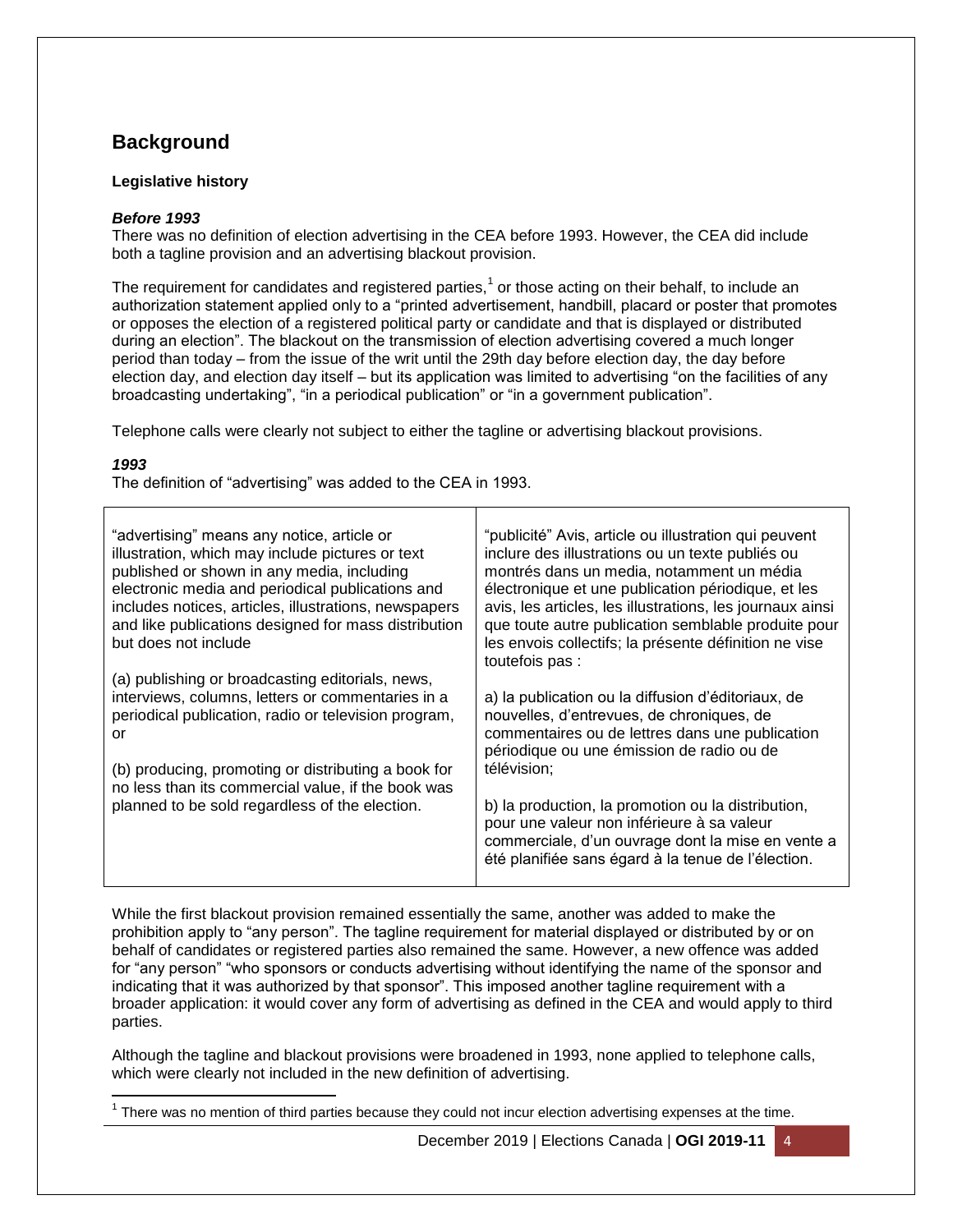#### *2000*

The definition of advertising was replaced with a new definition of "election advertising" in 2000. There was still no mention of "telephones" or "calls" in that definition (or anywhere else in the CEA). But by defining election advertising in broader terms as the "transmission to the public by any means during an election period of an advertising message …", there came the potential for including some types of telephone calls in this definition.

Just as the definition of election advertising had expanded, so did the first example of what does not constitute election advertising (i.e. an editorial, a debate, a speech, an interview, a column, a letter, a commentary or news). It was broadened by removing the reference to publishing and broadcasting these communications "in a periodical publication, radio or television program". Two new elements were also added to the list of things that, "for greater certainty", were not election advertising: "the transmission of a document directly by a person or a group to their members …" and "the transmission by an individual, on a non-commercial basis on what is commonly known as the Internet, of his or personal political views".

#### *2014*

l

Bill C-23 (S.C. 2014, c. 12) added paragraph (e) to the definition of "election advertising". It clarified, "for greater certainty", that election advertising did not include "the making of telephone calls to electors only to encourage them to vote". Bill C-23 also added Part 16.1 to the CEA, creating a set of provisions to address the issue of "voter contact calling services". This was the first time Parliament had dealt expressly with the regulation of telephone calls in the CEA, and it did so by introducing specific rules that applied only to telephone calls.<sup>2</sup>

Voter contact calling services are defined in section 348.01 of the CEA as follows:

| "voter contact calling services" means services<br>involving the making of calls during an election<br>period for any purpose related to an election,<br>including | « services d'appels aux électeurs » Services<br>d'appels faits, pendant une période électorale, à<br>toute fin liée aux élections, notamment :               |
|--------------------------------------------------------------------------------------------------------------------------------------------------------------------|--------------------------------------------------------------------------------------------------------------------------------------------------------------|
| (a) promoting or opposing a registered party, its<br>leader, a candidate or a nomination contestant or<br>any position on an issue with which such a party or      | a) mettre en valeur un parti enregistré, son chef, un<br>candidat, un candidat à l'investiture ou un enjeu<br>auquel l'un d'eux est associé, ou s'y opposer; |
| person is associated;                                                                                                                                              | b) encourager les électeurs à voter ou les<br>dissuader de le faire;                                                                                         |
| (b) encouraging electors to vote or to refrain from                                                                                                                |                                                                                                                                                              |
| voting;                                                                                                                                                            | c) fournir de l'information concernant les élections,<br>notamment les heures de vote et l'emplacement                                                       |
| (c) providing information about the election,                                                                                                                      | des bureaux de scrutin;                                                                                                                                      |
| including information about voting hours and the<br>location of polling stations;                                                                                  | d) recueillir de l'information concernant les                                                                                                                |
|                                                                                                                                                                    | habitudes et les intentions de vote des électeurs ou                                                                                                         |
| (d) gathering information about how electors voted<br>in past elections or will vote in the election or their                                                      | leurs opinions sur un parti enregistré, son chef, un<br>candidat ou un candidat à l'investiture ou                                                           |
| views on a registered party, its leader, a candidate<br>or a nomination contestant or any issue with which                                                         | concernant un enjeu auquel l'un d'eux est associé;                                                                                                           |
| such a party or person is associated; and                                                                                                                          | e) recueillir des fonds pour un parti enregistré, une                                                                                                        |
| (e) raising funds for a registered party, a registered<br>association, a candidate or a nomination<br>contestant.                                                  | association enregistrée, un candidat ou un candidat<br>à l'investiture.                                                                                      |

 $2$  Section 348.01 defines "calls" to include "any of the following types of calls that are made to telephone numbers: (a) live voice calls; (b) calls made by means of an automatic dialing-announcing device; (c) calls that consist of a combination of the types of calls referred to in paragraphs (a) and (b)."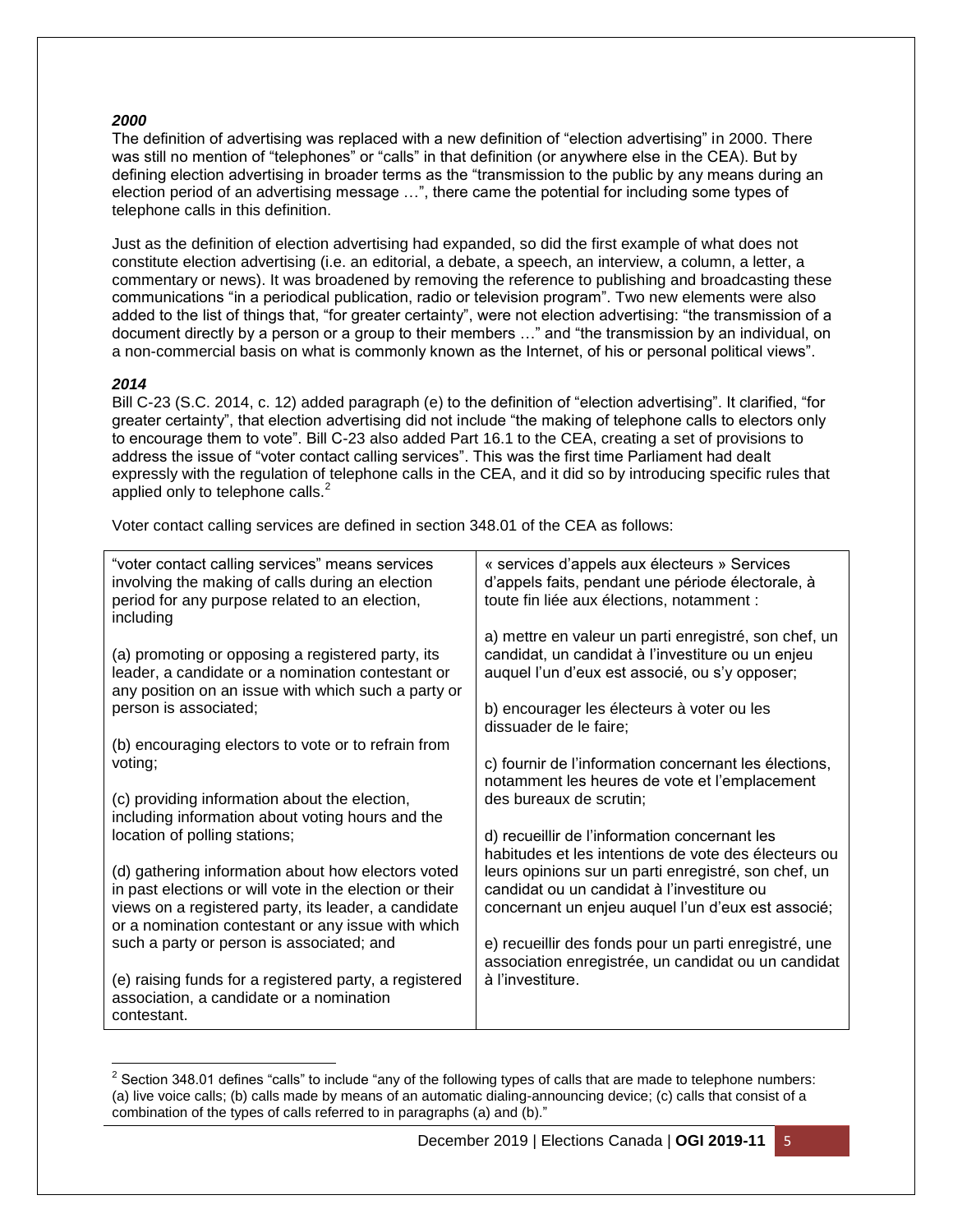Under Part 16.1, there are detailed rules for how long scripts and recordings used in voter contact calling must be maintained and by whom. Persons or groups who engage in voter contact calling, as well as the calling service providers with whom they enter into agreements, are now required to register with the CRTC no later than 48 hours after making the first call. These new rules on voter contact calling services are administered by the CRTC, and enforced by the CRTC and the Commissioner of Canada Elections.

#### *2019*

Bill C-76 (S.C. 2018, c. 31) added a definition of partisan advertising and tagline requirements for the preelection period, which starts on June 30 in the year of a fixed-date general election. It introduced subsection 2(7) to clarify what it means to promote or oppose a political entity for the purpose of advertising, but this did not substantially change how the definition of advertising applies. Bill C-76 also expanded the scope of third party activities that are regulated: not just advertising, but also partisan activities and election surveys. None of the amendments related to whether or not telephone calls should be classified as advertising.

### **Considerations**

#### **Previous interpretation of the rules by Elections Canada**

Elections Canada's position on telephone calls, expressed in communications with election stakeholders and in official reports, has not always been consistent. In 2000, in his report on the 37th general election, former Chief Electoral Officer Jean-Pierre Kingsley laid out his interpretation of election advertising and how it could be applied in the context of the Internet. He noted that an "advertising message" was:

An advertisement purchased, for example, on television, on radio, in a newspaper or magazine, or on a billboard; included in flyers or direct mail sent to households that did not request them, **or in telephone calls to phone numbers at which no one requested the calls**; or placed as a banner ad on someone else's Web site.<sup>3</sup>

Although not intended to address the issue of telephone calls as advertising, this statement implied that calls, if they met the other elements of the definition, could be election advertising.

Then, in 2006, the report on the 39th general election referred to Elections Canada's latest consideration of how the advertising blackout applied to communications on election day. It concluded that the prohibition "does not extend to messages, whether live or automated, **that are sent to a specific**  telephone or e-mail address".<sup>4</sup> Elections Canada adopted this position after considering information from the former Commissioner of Canada Elections on a number of complaints about telephone calls. It was posted on the Elections Canada website at the time and has continued to be Elections Canada's official position when responding to questions from election stakeholders, including in the 2011 and 2015 general elections.

Nevertheless, Elections Canada had also in the past advised election stakeholders that the tagline requirement applies to telephone calls and that such calls, whether live calls or robocalls, require an authorization statement.

 $\overline{\phantom{a}}$ <sup>3</sup> Elections Canada, *Report of the Chief Electoral Officer of Canada on the 37th General Election Held on November 27, 2000* (Ottawa: 2001), 70. Emphasis added.

<sup>4</sup> Elections Canada, *Report of the Chief Electoral Officer of Canada on the 39th General Election of January 23, 2006* (Ottawa: 2006), 98. Emphasis added.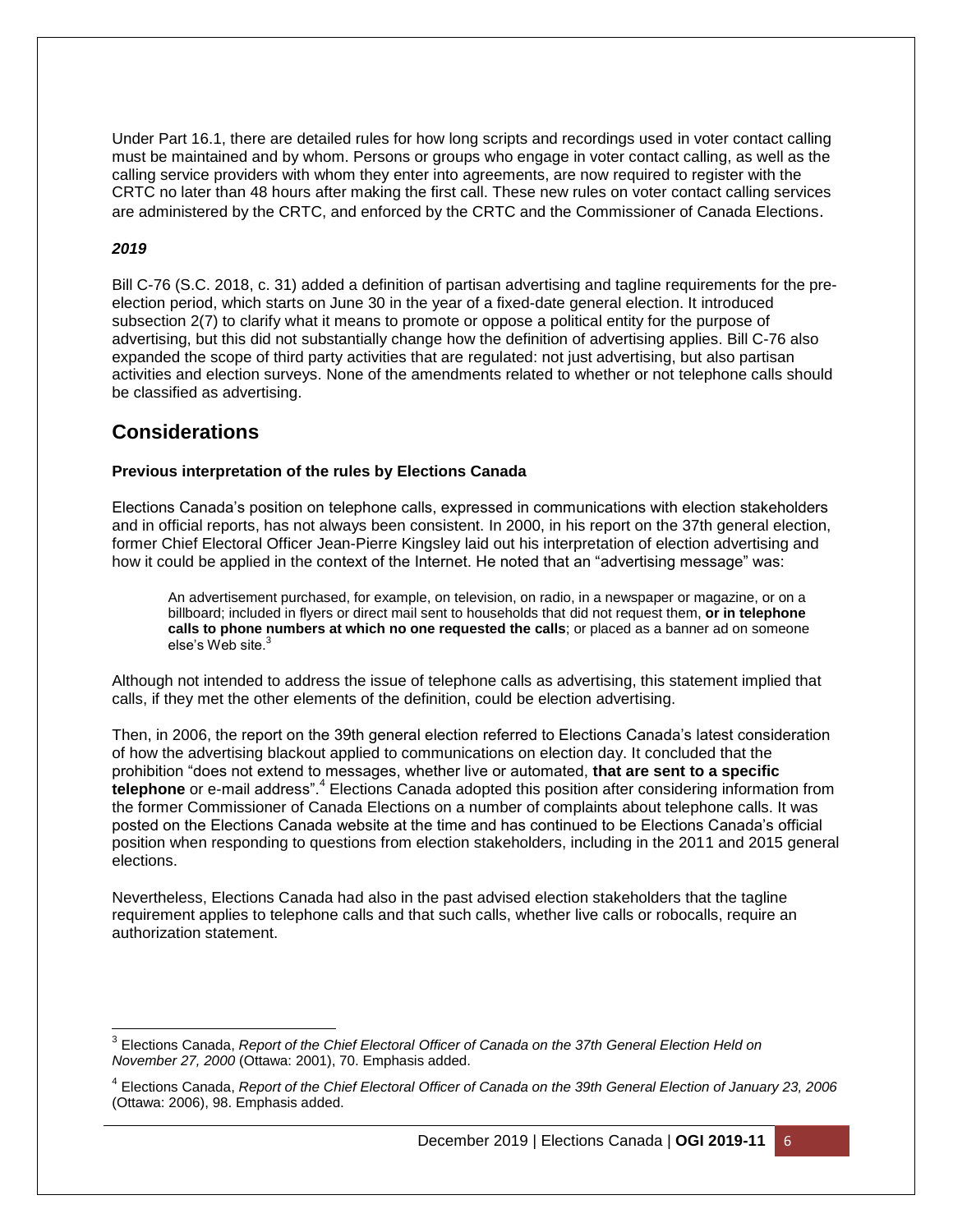#### **Role of the CRTC in regulating unsolicited telephone calls**

Although rules for telephone calls are relatively new to the CEA, the CRTC has long had the authority, in the Telecommunications Act,<sup>5</sup> to regulate unsolicited telecommunications, including telemarketing. In the CRTC's Unsolicited Telecommunications Rules, telemarketing is defined as "the use of telecommunications facilities to make unsolicited telecommunications for the purpose of solicitation".<sup>6</sup> This includes, for example, live calls made by political parties and candidates to solicit campaign donations. It does not include live calls to learn about voter preferences or to conduct other types of surveys. The rules also regulate all calls made using an ADAD (i.e. robocalls).<sup>7</sup> For example, there are rules regarding the identification information that must be communicated at the beginning of the call, contact information for where the entity making the call can be reached, as well as limits on the hours when calls may be placed.

The CRTC is also responsible for creating the National Do Not Call List (DNCL).<sup>8</sup> However, the DNCL Rules do not apply to calls made by or on behalf of "exempt political entities".<sup>9</sup> Nonetheless, as stated above, such entities are still subject to the remainder of the Unsolicited Telecommunications Rules and they are required to identify, at the beginning of the telecommunication, "the purpose of the telecommunication and the person or organization on whose behalf the telecommunication is made", as well as to maintain their own internal do not call list.<sup>10</sup>

Finally, as part of the rules for voter contact calling services, the CRTC establishes and maintains a voter contact registry for federal elections. The following individuals or groups must file registration notices with the CRTC:

- anyone using an ADAD to contact voters during a federal election for any purpose related to an election
- anyone using a calling service provider to contact voters during a federal election for any purpose related to an election, whether by means of live calls or ADADs (both the client and the calling service provider must register)
- a corporation or group (but not a candidate, nomination contestant, registered political party, registered electoral district association, or individual) that uses their own internal services to make live calls to voters during a federal election for any purpose related to an election

The *Telecommunications Act* sets out administrative monetary penalties for individuals or corporations that contravene the Unsolicited Telecommunications Rules or the CEA's voter contact calling services rules $11$ 

 5 S.C. 1993, c. 38, s. 41: "The Commission may, by order, prohibit or regulate the use by any person of the telecommunications facilities of a Canadian carrier for the provision of unsolicited telecommunications to the extent that the Commission considers it necessary to prevent undue inconvenience or nuisance, giving due regard to freedom of expression."

<sup>&</sup>lt;sup>6</sup> See [www.crtc.gc.ca/eng/trules-reglest.htm.](http://www.crtc.gc.ca/eng/trules-reglest.htm) Solicitation is defined as follows in the rules: "the selling or promoting of a product or service, or the soliciting of money or money's worth, whether directly or indirectly and whether on behalf of another person".

 $^7$  The rules clearly state that political entities are not allowed to use an ADAD for solicitation, unless the person called has expressly agreed to receive that specific political entity's ADAD solicitation calls.

 $8$  The DNCL is a list of telephone numbers of consumers who want to reduce the number of telemarketing calls they receive. Organizations that make such calls are not allowed to call phone numbers registered on the DNCL.

 $9$  Exempt political entities would include registered political parties, electoral district associations, candidates, nomination contestants and leadership contestants.

<sup>10</sup> *Telecommunications Act*, s. 41.7(3), (4).

<sup>&</sup>lt;sup>11</sup> Penalties may be up to \$1,500 (per day) for an individual and up to \$15,000 (per day) for a corporation (ss. 72.01– 72.13).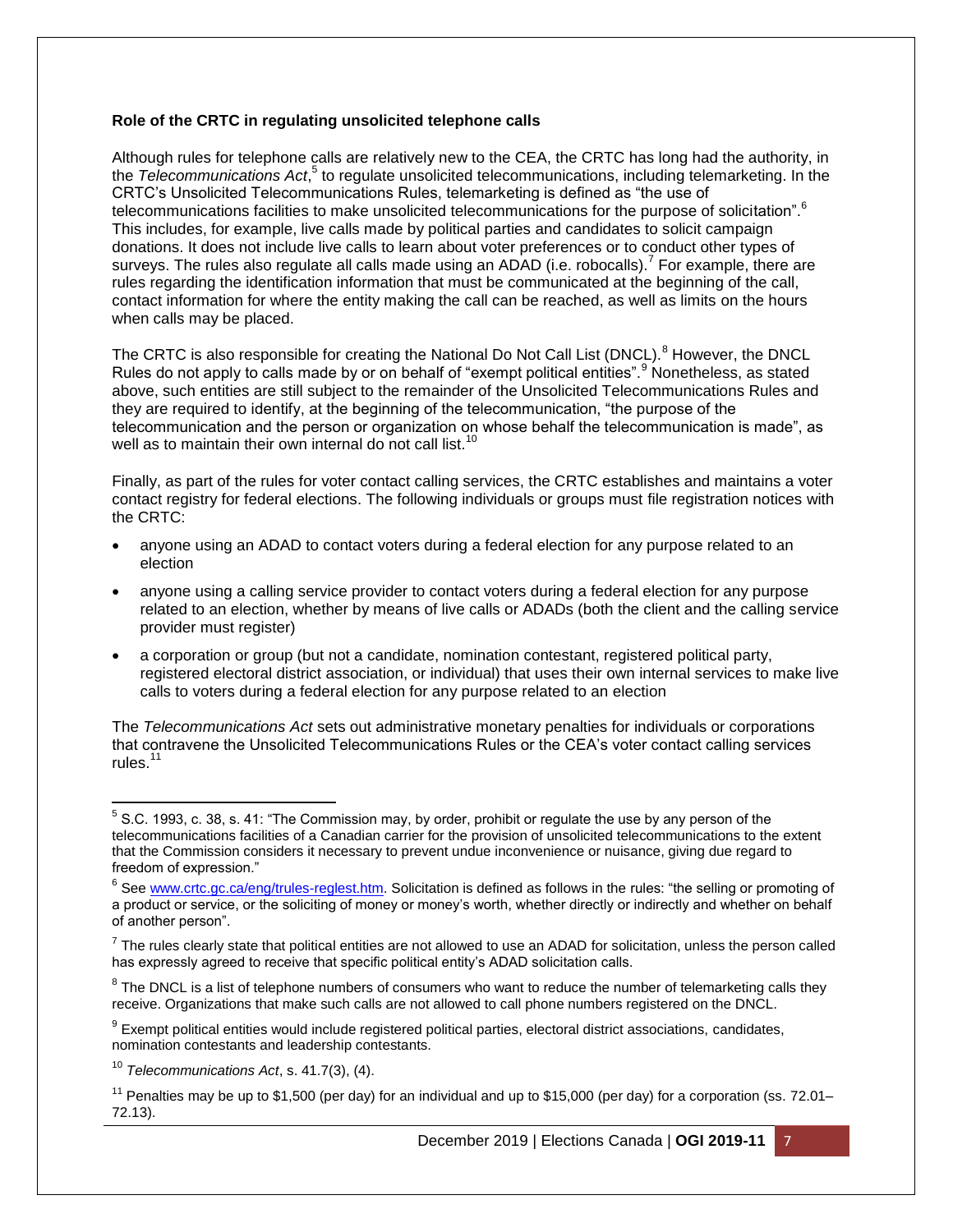# **Analysis and Discussion**

The CEA recognizes that some electoral communications are expressions of views, opinions or information that do not qualify as election advertising. Section 2 (previously section 319) essentially defines election advertising as an advertising message that promotes or opposes, directly or indirectly, a registered party or candidate. It goes on to provide a list of examples of what **is not** election advertising in paragraphs (a) to (e). Two elements of this definition are noteworthy.

First, the list of communications that are specifically **not** election advertising are presented as illustrations of what the definition already "does not include", rather than as exceptions to what would otherwise be caught by the definition. They are therefore useful to shed light on what is meant (or not meant) by the definition. This also means that the list is non-exhaustive: something that does not fit squarely in one of the paragraphs may still escape the definition.

Second, while the definition of what **is** election advertising uses the message's content as a key qualifier, the illustrations of what **is not** election advertising are mostly content neutral. This shows that content alone – that is, the existence of a promotional message – is an insufficient determinant of election advertising. Paragraph (e), which was added by Bill C-23, is the only exception: it refers to the object of the communication. The paragraph states that "the making of telephone calls to electors only to encourage them to vote" is not election advertising, which may be read to suggest that at least some other types of calls could be election advertising.

However, as stated above, paragraphs (a) to (e) are simply intended to provide, "for greater certainty", examples of what is not caught by the definition. Therefore, paragraph (e) only provides one more example of what is clearly not captured by the definition of election advertising. As such, it should not be read in such a way as to broaden the scope of the definition of election advertising beyond what was originally intended by Parliament.

Looking more closely, the definition of "election advertising" includes four essential elements:

1. It must be advertising.

l

- 2. It must promote or oppose, directly or indirectly, a candidate or a political party, or an issue with which they are associated.
- 3. It must be transmitted to the public.
- 4. It must be transmitted during the election period.

Two of the elements cannot help to explain the larger meaning of election advertising. Determining whether a particular message promotes or opposes a candidate or party, or an issue with which they are associated, is largely a fact-based exercise that must be done case by case. Meanwhile, "election period" is clearly defined in the CEA and its meaning is not subject to debate.<sup>12</sup> Therefore, the following analysis is focuses on the first and third elements to ascertain two things: what does it mean to transmit a message to the public, and what exactly is advertising? Finally, in trying to ascertain what is contained within this definition, a purposive interpretation exercise must be undertaken in order to go beyond a simple textual analysis of the provision and ascertain the intention of Parliament with respect to the scope of application of the election advertising rules.

 $12$  CEA, section 2: "election period' means the period beginning with the issue of the writ and ending on polling day or, if the writ is withdrawn under subsection 59(1) or is deemed to be withdrawn under subsection 31(3) of the *[Parliament of Canada Act](http://laws-lois.justice.gc.ca/eng/acts/P-1)*, on the day that the writ is withdrawn or deemed to be withdrawn."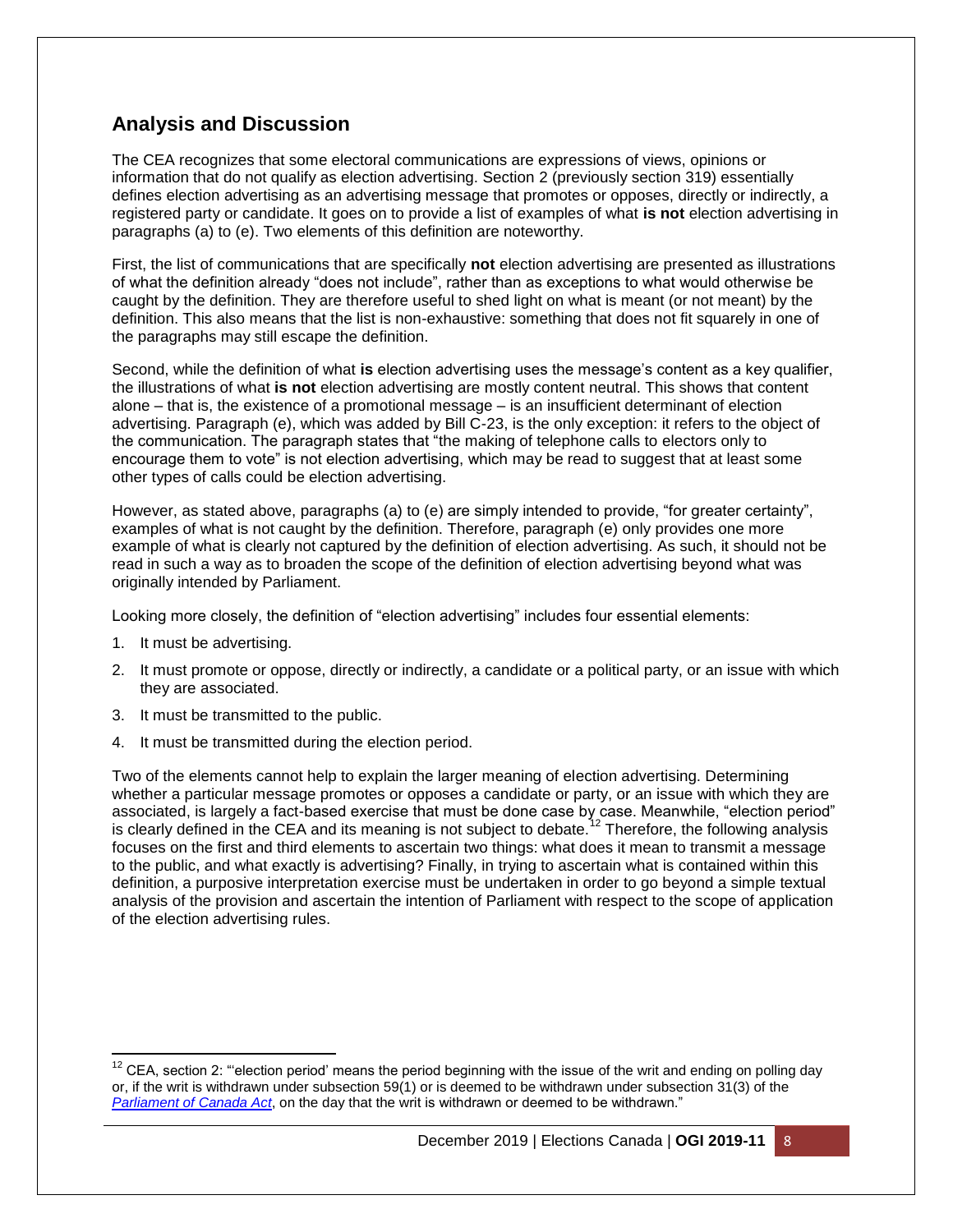#### **What is "advertising"?**

In order to be considered "election advertising", a message must first be "advertising" (or in French, "message publicitaire"). The word "advertising" is not defined in the CEA. Dictionaries are therefore a useful starting point for interpreting its ordinary meaning.

For example, the Merriam-Webster online dictionary defines "advertising" as "the action of calling something to the attention of the public especially by paid announcements".<sup>13</sup> The *Canadian Oxford Dictionary* defines the word "advertisement" as a "public notice or announcement, esp. one advertising goods or services in newspapers etc., on posters, or in broadcasts". It also defines the verb "advertise" as to "draw attention to or describe favourably (goods or services) in a public medium to promote sales"; to "make generally or publicly known"; or to "notify".<sup>14</sup> In French, the Larousse online dictionary defines "message publicitaire" as "information promotionnelle de courte durée sur un produit, un service, une société, diffusée sur un support audiovisuel",<sup>15</sup> while *Le Petit Robert* defines "message publicitaire" as "tout ensemble d'informations transmises au public dans l'intention de diffuser et faire vendre un produit, quel que soit le support utilisé".<sup>16</sup>

These definitions contain the concept of a public notice or announcement made to draw attention to the subject of the advertising, often but not necessarily linked to sales or promotion. Factors such as the form, content and timing can help to identify something as advertising.

Equally important to the common understanding of advertising is the notion that it is generally unsolicited by the recipient, as the former Chief Electoral Officer noted in his report on the 37th general election.<sup>17</sup> Put another way, advertising is something that, in the normal course of events, the recipient may consider intrusive. It is not usually something the recipient has sought out. Rather, it is a message the recipient was subjected to while in the process of doing something else.

Unsolicited telephone calls are, by their nature, highly intrusive. However, a call from a registered party would likely not be viewed as intrusive when received by a party member or supporter. Similar reasoning applies when a person has communicated, in some way, that they would like to be contacted by a registered party, candidate or third party during the election. Regardless of the purpose, the call would not be considered intrusive because it was solicited by the recipient.

Another issue to consider is that of hybrid calls – that is to say, calls that are a combination of a robocall and a live call. This type of call typically starts with an automated message, not necessarily promotional in nature, that invites the recipient to "press 1" if they wish to speak with someone about a party's platform for the election, for example. The promotional message comes during the live portion of the call, which can no longer be said to be unsolicited, given that the recipient has clearly indicated a desire to continue. In such a scenario, it is unclear whether any part of the call could be said to be advertising.

 $\overline{\phantom{a}}$ <sup>13</sup> [www.merriam-webster.com/dictionary/advertising](http://www.merriam-webster.com/dictionary/advertising)

<sup>14</sup> *Canadian Oxford Dictionary* (Oxford: Oxford University Press, 2004).

<sup>15</sup> [www.larousse.fr/dictionnaires/francais/message/50766/locution?q=message+publicitaire#157247](http://www.larousse.fr/dictionnaires/francais/message/50766/locution?q=message+publicitaire#157247)

<sup>16</sup> *Le Petit Robert* (Paris: Dictionnaires Le Robert, 2014).

<sup>&</sup>lt;sup>17</sup> Elections Canada, *Report of the Chief Electoral Officer of Canada on the 37th General Election Held on November 27, 2000* (Ottawa: 2001), 70.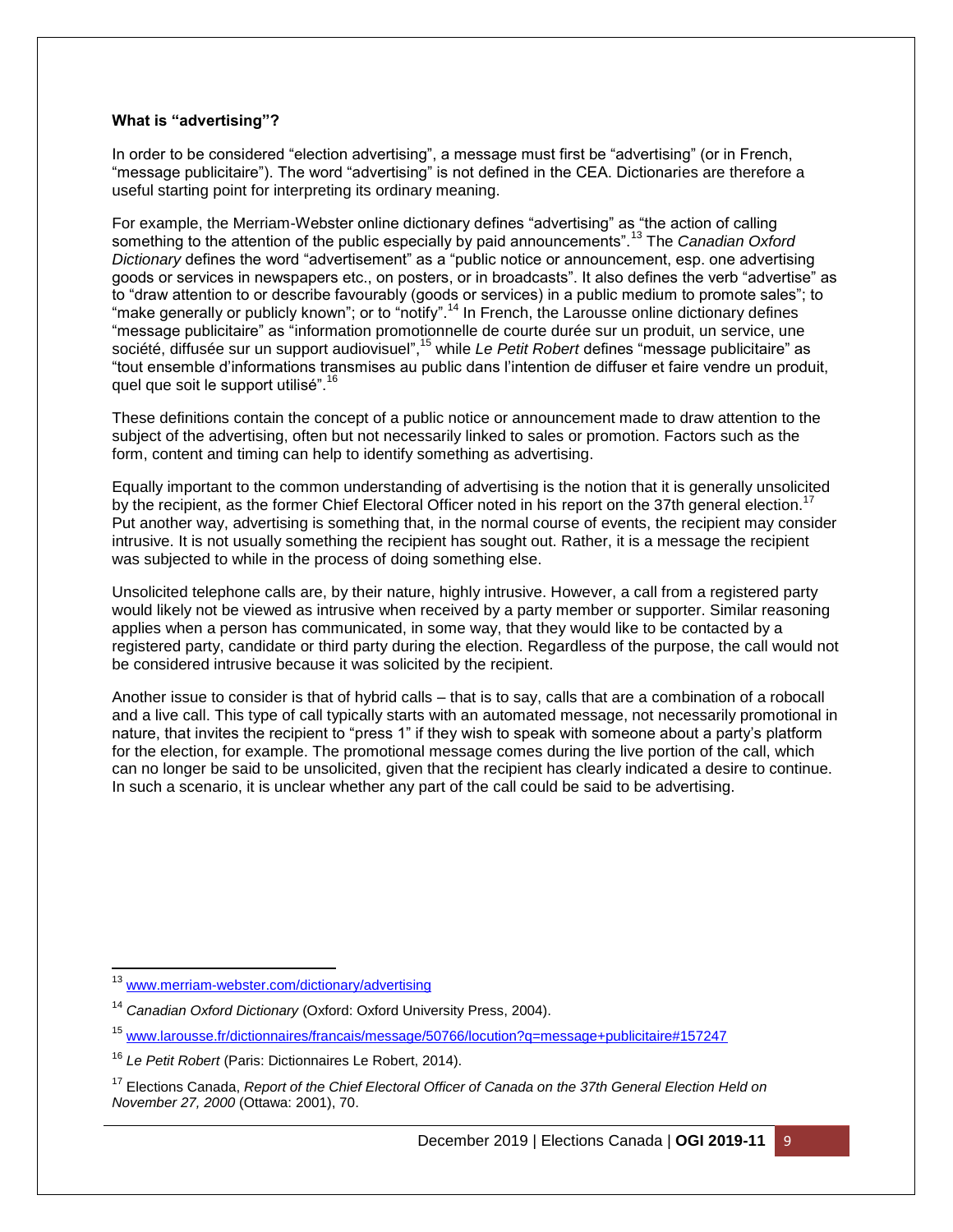#### **What is "transmission to the public" (English definition) or "diffusion" (French definition)?**

To "transmit" is defined in the Merriam-Webster online dictionary as "to send or convey from one person or place to another".<sup>18</sup> What constitutes "the public" has been considered by the Supreme Court of Canada, for instance, in the context of copyright protection and distribution of content over the Internet. It determined that a party of one is not the public, but that in some instances, multiple parties of one are. In other words, a subset of the public may still be "the public".<sup>19</sup> In the same vein, what constitutes "the public" was also considered by the Federal Court of Appeal. It concluded that if communications reach a significant portion of the public, they are made to the public.<sup>20</sup> Put another way, a communication may be made "to the public" if it is intended to reach a large number of individuals, even though the message is not transmitted in such a way as to reach "the public" all at once.

The French definition of "election advertising" ("publicité électorale") under section 2 only refers to "diffusion", which is defined in the Larousse online dictionary as "action de propager des connaissances, des idées ou des biens dans un large public"; "action de distribuer un tract, un texte dans le public". <sup>21</sup> While the definition of "publicité électorale" does not contain a direct translation of the words "to the public", the word "publicité" already has that connotation and the notion that "diffusion" is made "to the public" is also found in the definition of "diffusion". Therefore, the analysis in the paragraph above is also relevant to the French definition.

In practice, determining whether or not a call is made "to the public" so as to qualify as election advertising is a difficult task, given the one-on-one nature of telephone calls (as opposed to advertising on television, for example). This will depend on factors such as the number of individual recipients of the call or the relationship between the caller and the recipient.

On the one hand, a call that is made by an individual to a few of his or her friends or family members, even if it is made to promote a party or candidate, would not be a call made "to the public". A call that is made by an organization to its members would also not be made "to the public" at large (and would also probably be excluded from the definition of election advertising by virtue of paragraph (c) of the definition). Even calls made by a candidate to some of his or her constituents, if these calls are not made to a "significant portion" of said constituents, might not qualify as calls made "to the public".

On the other hand, a robocall made to thousands of electors to promote a registered party would clearly be considered a call made "to the public". For anything in between these scenarios, it is not possible to make a general pronouncement. Each call would have to be considered on a case-by-case basis.

### **Interpretation**

 $\overline{\phantom{a}}$ 

The analysis above suggests that telephone calls could, depending on the circumstances, be considered election advertising, as they could both be made to the public and be unsolicited or deemed intrusive by the recipients. However, this interpretation is far from conclusive. It is therefore necessary to look beyond the ordinary meaning of the words in the definition of "election advertising" in section 2 in order to determine whether telephone calls are election advertising.<sup>22</sup>

<sup>&</sup>lt;sup>18</sup> [www.merriam-webster.com/dictionary/transmit](http://www.merriam-webster.com/dictionary/transmit)

<sup>19</sup> *Rogers Communications Inc. v. Society of Composers, Authors and Music Publishers of Canada*, 2012 SCC 35.

<sup>&</sup>lt;sup>20</sup> Canada (Commissioner of Competition) v. Premier Career Management Group Corp., 2009 FCA 295, para. 52.

<sup>21</sup> http://www.larousse.fr/dictionnaires/francais/diffusion/25481?q=diffusion#25362

 $22$  In interpreting statutory provisions, the Supreme Court of Canada endorses a "purposive interpretation". Such an approach recognizes that the words of the provision must be considered in light of their larger context, namely "the scheme of the Act, the object of the Act, and the intention of Parliament". See for example *Rizzo & Rizzo Shoes Ltd. (Re)*, [1998] 1 SCR 27, para. 21.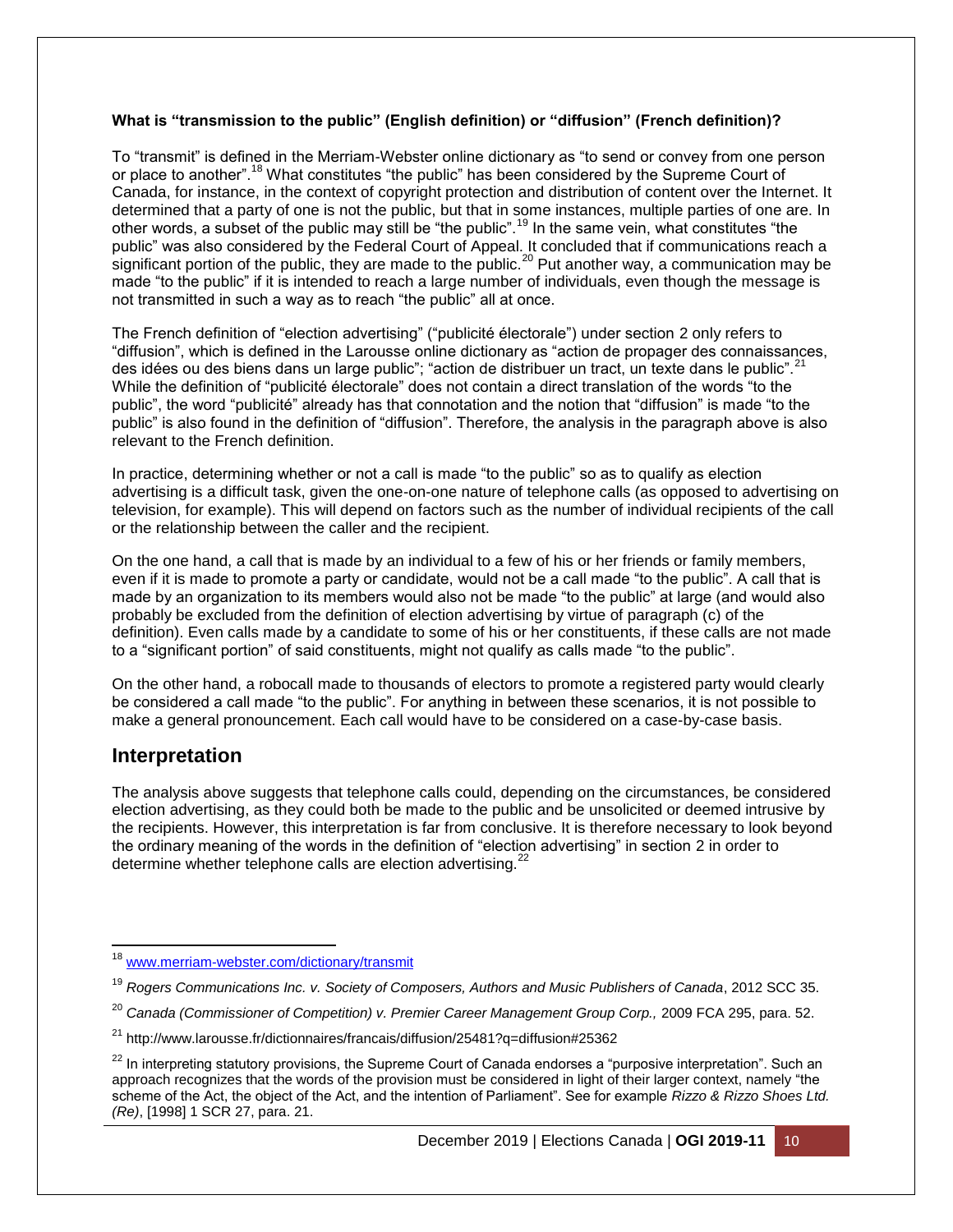In the interpretation that follows, the election advertising provisions are considered in their larger context. Elections Canada's conclusion is that Parliament never intended for telephone calls to be considered election advertising. In explaining how this conclusion was reached, it is first useful to look at live calls from three perspectives, before examining whether robocalls should be treated differently.

#### **Live Calls**

#### *a) Legislative history and debates*

As explained in the legislative history section above, prior to 2000, the wording of the CEA made it very clear that the election advertising rules did not apply to telephone calls; they applied to print media and broadcasting only. Unlike in the case of the Internet, it cannot be argued that the failure to mention telephones in the legislation was because telephones were not used by registered parties, candidates or third parties to communicate with electors. On the contrary, telephone calls to electors have long been part of election campaigns, albeit more for registered parties and candidates than for third parties.

Moreover, although the election advertising provisions changed in 2000 to give a more general definition that did not rely on specific means of transmission, it is still not clear that there was an intent on the part of Parliament to broaden section 319 (now section 2) to include telephone calls. There is no question that, through the 2000 amendments, Parliament did expand the "types" of election advertising that could potentially be caught by the advertising provision. The question, therefore, is how far Parliament intended to go in broadening the definition of election advertising. Specifically, did Parliament intend to include live telephone calls and robocalls in its definition?

In the parliamentary debates on Bill C-2, which led to the 2000 amendments, there is nothing to indicate a clear intention to regulate or not regulate telephone calls. In fact, telephone calls do not appear to have been discussed at all (unlike the Internet, which received a few mentions in the debates and in the CEA). Given that regulating telephone calls would have been a significant change from the legislation prior to 2000, failure to discuss this topic would seem to indicate that Parliament did not intend to broaden the scope of the election advertising rules in this way.

Another indication that live calls were not intended to be captured as election advertising is the formality of the tagline requirement in section 320. An advertising message must include a mention that its transmission was "authorized by the official agent of the candidate or by the registered agent of the party". This suggests a printed or recorded message.

#### *b) Comparison with other oral live communications*

Parliament may have failed to discuss telephone calls simply because communicating using a telephone – a medium for live communication over a distance – was considered analogous to other forms of oral live communication, such as debates or speeches. Both of the latter are promotional in nature, as they are intended to persuade voters to support a party or candidate, but neither is considered election advertising (paragraph (a)).

Another form of political speech implicitly authorized by the CEA is live person-to-person speech, such as a person standing on a street corner and interacting with passersby to promote or oppose a party. Section 165 of the CEA states: "No person shall use a loudspeaking device within hearing distance of a polling station on polling day for the purpose of promoting or opposing a political party that is listed on the ballot under the name of a candidate or the election of a candidate." The only part of this form of speech that is regulated by the CEA is its loudness, or more accurately, the possibility of such speech being heard by electors at a polling station on polling day.

It could therefore be argued that, outside of the circumstances described in section 165, anyone is free to speak to electors to promote a particular party without being subject to any CEA-imposed limits, including by phoning them.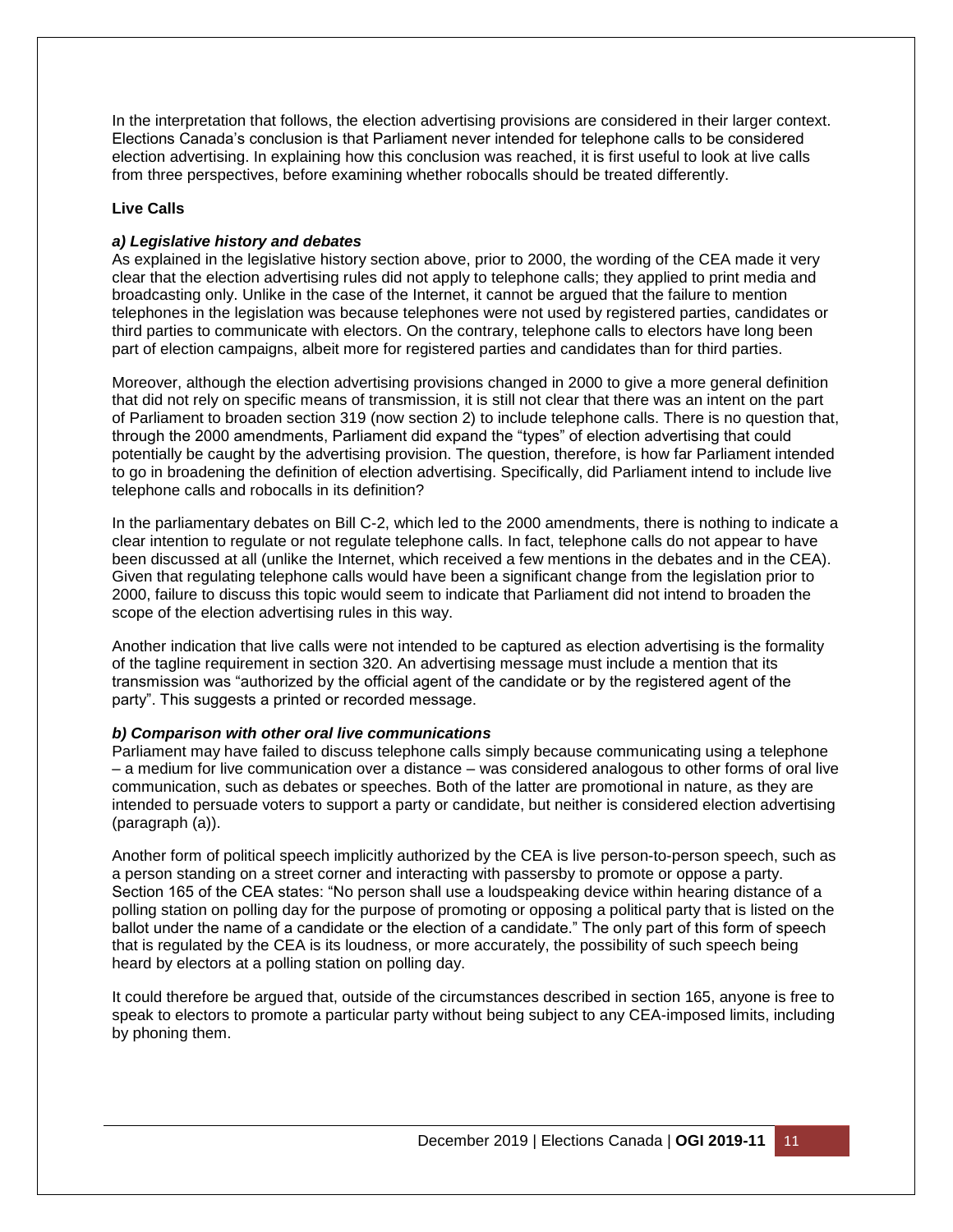Live calls are also analogous to door-to-door canvassing during an election. Like door-to-door canvassing, live calls are one of the purer forms of political speech during an election: they raise the potential for an exchange of political ideas between a potential voter and someone speaking on behalf of a candidate, registered party or third party. While door-to-door canvassing is promotional in nature and may be viewed as somewhat intrusive by the recipient, it has never been considered election advertising within the meaning of section 2.

#### *c) Regulation under existing and new rules*

Finally, Parliament might not have used the election advertising rules to regulate calls to voters because other rules already addressed the issue, both inside and outside of elections. As explained above, there has long been a set of rules administered and enforced by the CRTC for certain types of unsolicited telecommunications, including live calls and robocalls. Although these rules do not refer to the notion of advertising, they still capture most types of telephone calls that could be made by registered parties, candidates and third parties during an election.

When Parliament did finally turn to regulating telephone calls in the CEA in 2014 (Bill C-23), it did so by creating separate rules (Part 16.1) that apply only to telephone calls. As part of these amendments, new offences related to scripts and recordings (Division 1) are enforced by the Commissioner of Canada Elections. However, the new administrative rules for voter contact calling services (Division 1.1) are administered and enforced by the CRTC, not by Elections Canada. This further supports the notion that telephone calls by registered parties, candidates and third parties are viewed by Parliament as part of the telecommunications regulatory regime, rather than the election advertising regime.

#### **Robocalls**

There are practical differences between live calls and robocalls that raise the question of whether robocalls should be treated differently. For instance, the absence of live interaction makes it more difficult to treat robocalls in the same way as the one-on-one communication that occurs during door-to-door canvassing. Also, the tagline requirement is not problematic in a recorded message.

Nevertheless, as explained below, Elections Canada has concluded that it was not Parliament's intent to treat live calls and robocalls differently. This is based on a consideration of three key objectives that Parliament has pursued in regulating election advertising, namely: 1) encouraging transparency in advertising messages (through the tagline requirement), 2) preventing voters from relying on inaccurate information communicated on election day (through the election day advertising blackout), and 3) creating a level playing field for third parties (by imposing strict limits on election advertising expenses in 2000).

#### *a) Encouraging transparency*

Robocalls, even if they are not considered election advertising, are already subject to rules that meet the objective of transparency. The Unsolicited Telecommunications Rules of the CRTC require that both live calls and robocalls begin with a clear message identifying the person on whose behalf the call is made. Although there is no requirement to mention the official or registered agent, the CRTC rules serve the same purpose as the tagline for election advertising in sections 320 and 352 of the CEA.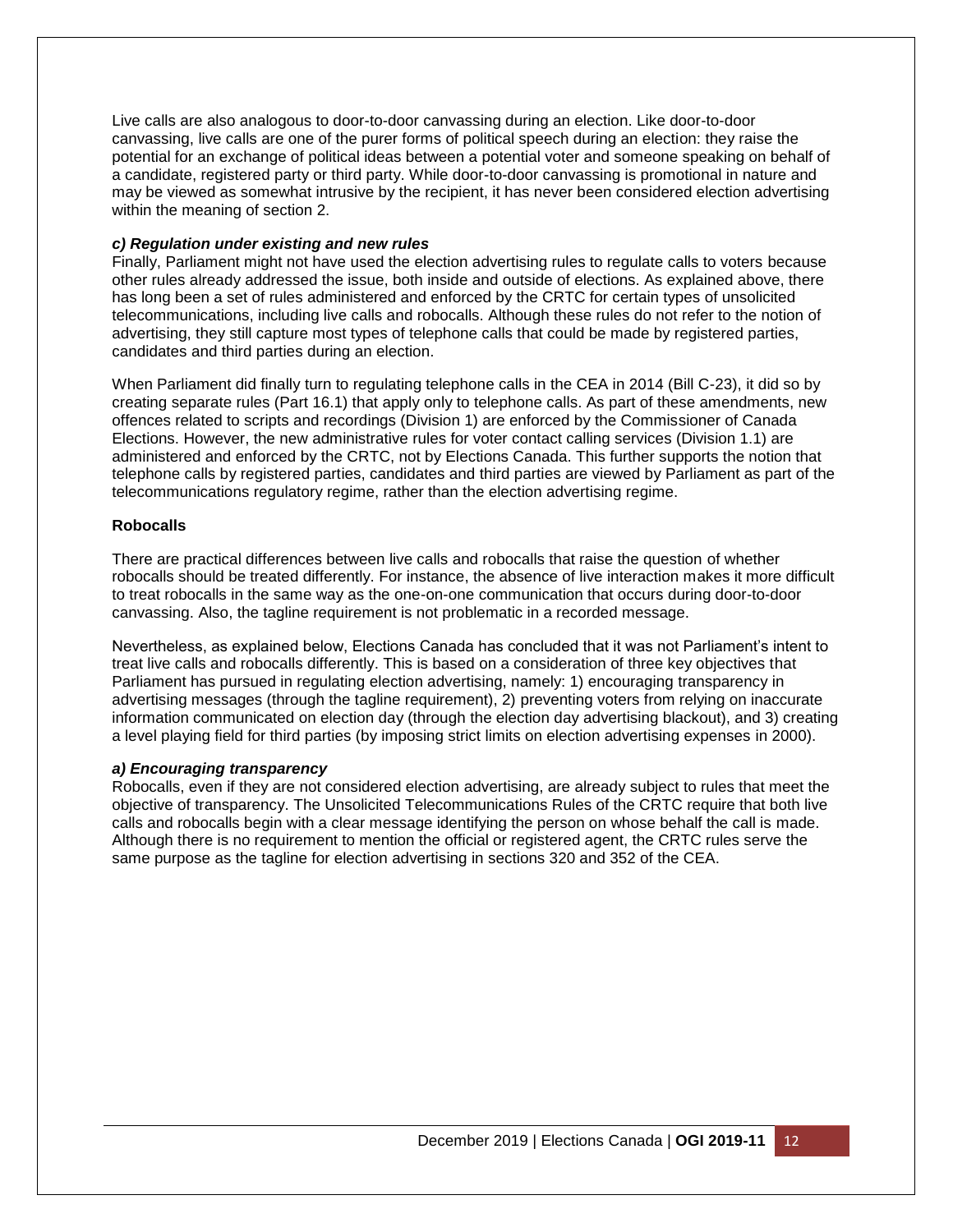#### *b) Preventing inaccurate information on election day*

The main purpose of the advertising blackout is to encourage informed voting by ensuring there is a period "within which misleading advertising may be assessed, criticized and possibly corrected".<sup>23</sup> But this purpose is not absolute, given that section 324 expressly allows the posting of messages on signs, posters or banners, and the distribution of pamphlets on election day. The people distributing those pamphlets are not prohibited from speaking to the people they interact with in order to promote their party or candidate. Moreover, accepting the premise that Parliament did not intend for the blackout to apply to live calls, it is unclear why robocalls should be subject to the blackout.

As noted above, Canada's chief electoral officers have, in the past, taken the position that the advertising blackout did not apply to calls, irrespective of whether the calls were live calls or robocalls.

#### *c) Creating a level playing field*

When this interpretation note was originally issued in 2016, only a third party's election advertising was regulated. The note argued that the aim of setting a level playing field for third parties would be undermined if robocalls were treated as election advertising when live calls were not. Whether or not something was captured by the definition of election advertising was crucial for applying the political financing rules to third parties.<sup>24</sup> This was because Part 17 of the CEA regulated only third parties that incurred election advertising expenses totalling \$500 or more. It set spending limits on their election advertising with the aim of preventing those third parties with more resources from dominating the electoral discourse at the expense of less wealthy third parties, registered parties or candidates.

The Supreme Court of Canada has held that the limits imposed on third parties under these rules served three interconnected objectives:

… first, to favour equality, by preventing those with greater means from dominating electoral debate; second, to foster informed citizenship, by ensuring that some positions are not drowned out by others (this is related to the right to participate in the political process by casting an informed vote); third, to enhance public confidence by ensuring equality, a better informed citizenship and fostering the appearance and reality of fairness in the democratic process.<sup>2</sup>

Having rules in place that treated robocalls differently from live calls, with only the former being considered election advertising, would have undermined this level playing field. It would have favoured wealthier third parties that could afford to hire voter contact calling companies to place live calls and therefore avoid the application of the election advertising rules. Moreover, there was no practical reason to treat third parties that rely on robocalls to communicate their message differently from those that hire a calling service provider to make live calls on their behalf. The above argument is less relevant in 2019, as telephone calls made by a third party to promote or oppose a political entity are now captured as partisan activities and are subject to a limit, but this does not affect the overall interpretation.

<sup>24</sup> During an election period, third parties are defined to include any person or group other than "a candidate, a registered party or an electoral district association of a registered party" (s. 349).

 $\overline{\phantom{a}}$ 

<sup>23</sup> *Harper v. Canada (Attorney General),* 2004 SCC 33 at para. 132-133: "The advertising blackout provision seeks to advance two objectives. First, it seeks to provide commentators and others with an opportunity to respond to any potentially misleading election advertising (Cairns J., at para. 303). To the extent that voters may be misled by third party advertising, this is a pressing and substantial objective. Berger J.A., in dissent, identified a second pressing and substantial objective (para. 283). The blackout rule ensures that electors in different parts of the country have access to the same information before they go to the polls."

<sup>25</sup> *Harper v. Canada (Attorney General)*, 2004 SCC 33 at para. 23.